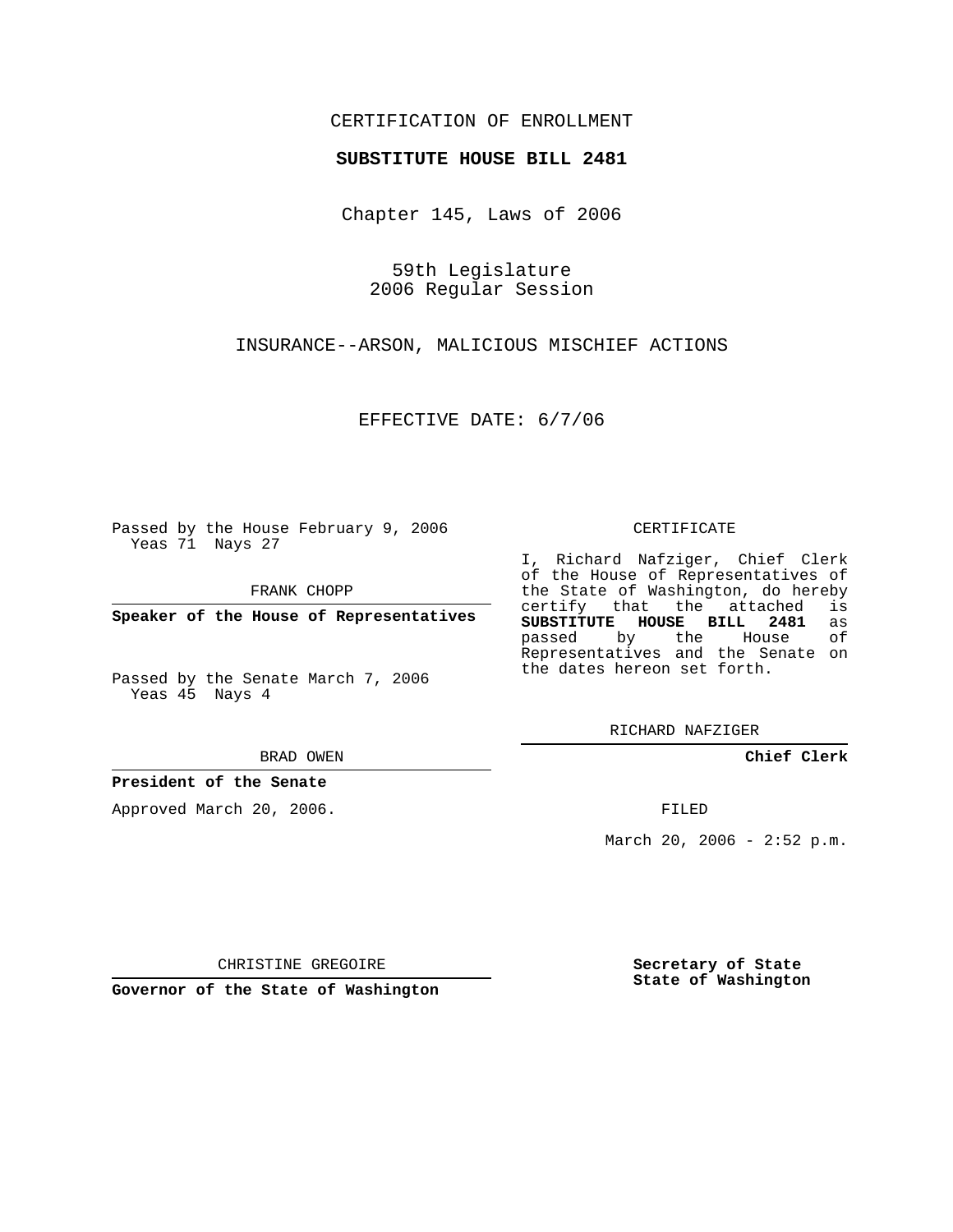## **SUBSTITUTE HOUSE BILL 2481** \_\_\_\_\_\_\_\_\_\_\_\_\_\_\_\_\_\_\_\_\_\_\_\_\_\_\_\_\_\_\_\_\_\_\_\_\_\_\_\_\_\_\_\_\_

\_\_\_\_\_\_\_\_\_\_\_\_\_\_\_\_\_\_\_\_\_\_\_\_\_\_\_\_\_\_\_\_\_\_\_\_\_\_\_\_\_\_\_\_\_

Passed Legislature - 2006 Regular Session

## **State of Washington 59th Legislature 2006 Regular Session**

**By** House Committee on Financial Institutions & Insurance (originally sponsored by Representatives Williams, Blake, Appleton, Moeller, Hasegawa, Chase, Rodne, Eickmeyer, Conway, Roberts, Hunt and Simpson)

READ FIRST TIME 01/30/06.

1 AN ACT Relating to insuring victims of crimes; adding a new section 2 to chapter 48.18 RCW; and creating a new section.

3 BE IT ENACTED BY THE LEGISLATURE OF THE STATE OF WASHINGTON:

 NEW SECTION. **Sec. 1.** The legislature finds that access to insurance can be imperiled by the response of insurers to criminal acts. Rather than allow criminals to achieve their objectives, it is the intent of the legislature that criminals, through criminal acts, should not dictate insurance underwriting decisions. It is the intent of the legislature that courts should use restitution from perpetrators of intentional property crimes to make property owners and insurers 11 whole.

12 NEW SECTION. **Sec. 2.** A new section is added to chapter 48.18 RCW 13 to read as follows:

14 (1) For the purposes of this section:

15 (a) "Arson" has the same meaning as in chapter 9A.48 RCW.

16 (b) "Health care facility" has the same meaning as defined in RCW 17 48.43.005.